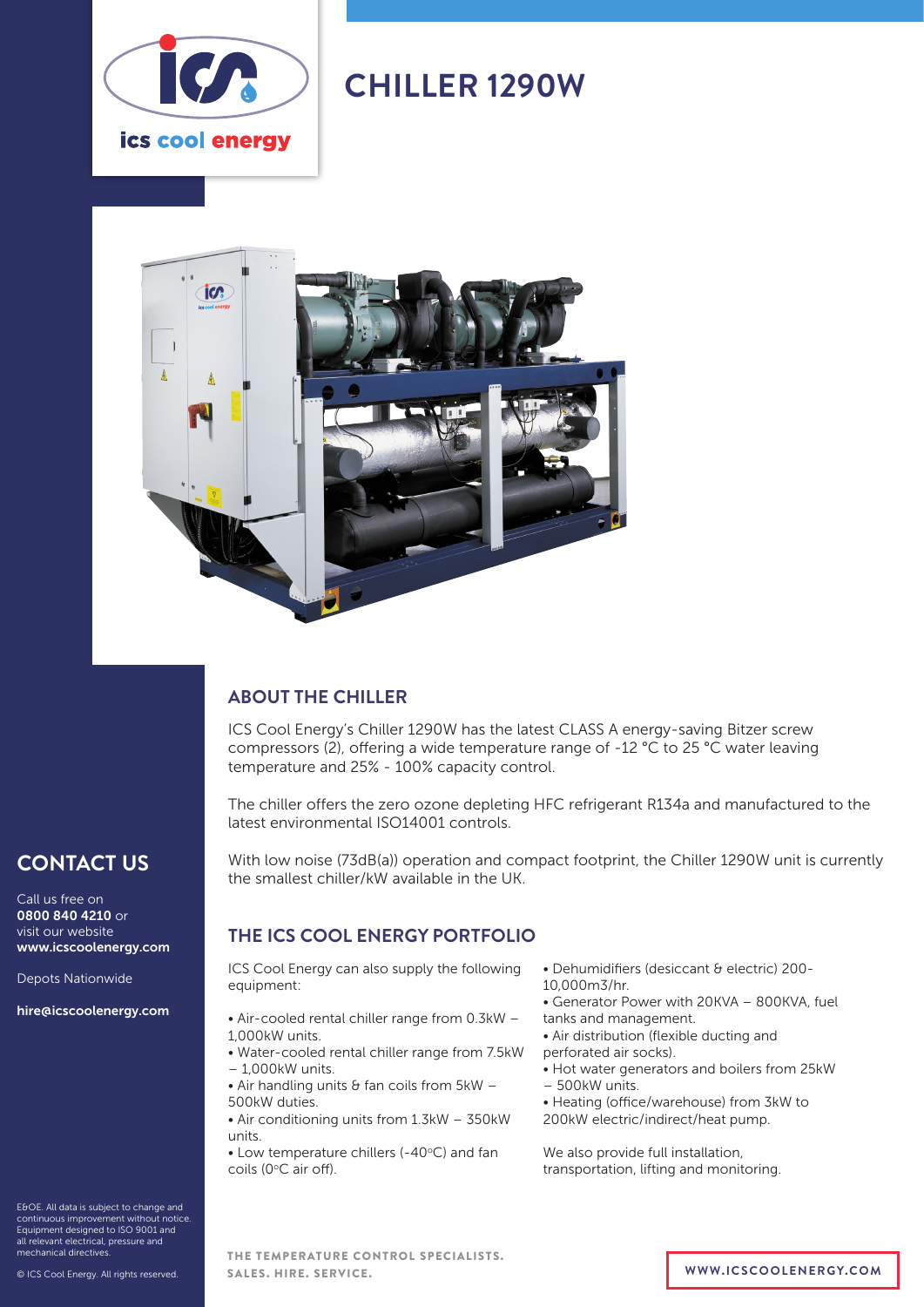

### **TECHNICAL CHILLER 1290W**

### PERFORMANCE DATA @ DESIGN CONDITIONS

| Cooling Capacity                   | kW           | 1.290     |
|------------------------------------|--------------|-----------|
| Operation Fluid Temperature IN/OUT | $^{\circ}$ C | 12/7      |
| Design Ambient Temperature         | $^{\circ}$ C | 30        |
| Fluid Flow Min/Max                 | $m^3/hr$     | 70/278.4  |
|                                    | 1/s          | 19.4/77.3 |

| <b>OPERATING LIMITS</b>           |              |          |  |  |  |  |
|-----------------------------------|--------------|----------|--|--|--|--|
| Min/Max Ambient Temperature       | $^{\circ}$ C | $-18/55$ |  |  |  |  |
| Min/Max Leaving Fluid Temperature | $^{\circ}$ C | $-10/25$ |  |  |  |  |
| Evaporator Pressure Drop          | kPa          | 30       |  |  |  |  |
| Max Working Pressure              | kPa          | 1000     |  |  |  |  |
| Evaporator Water Volume           |              | 406      |  |  |  |  |

| <b>ELECTRICAL DATA</b>            |                |                   |  |  |  |  |
|-----------------------------------|----------------|-------------------|--|--|--|--|
| Electrical Supply Voltage 3 phase | V              | 400               |  |  |  |  |
| <b>Chiller Power Connections</b>  | M12            | Lugs              |  |  |  |  |
| Max Power Absorbed                | <b>kW</b>      | 435               |  |  |  |  |
| Max Current Absorbed              | $\overline{A}$ | 705 (625 Nominal) |  |  |  |  |
| <b>Starting Current (Max)</b>     | $\overline{A}$ | 1001              |  |  |  |  |
| Recommended Generator Set         | <b>kVA</b>     | 750               |  |  |  |  |
| Control System                    |                | Carel $pC03$      |  |  |  |  |

### REFRIGERANT SYSTEM

| (50-100% Variable Capacity)                 |            |                    |
|---------------------------------------------|------------|--------------------|
| Refrigerant (Zero ozone deletion potential) | <b>HFC</b> | R <sub>134</sub> A |

| <b>CONDENSER</b>    |          |          |
|---------------------|----------|----------|
| <b>Total Number</b> | No.      |          |
| Fluid Flow Min/Max  | $m^3/hr$ | 56/386.4 |
|                     |          |          |

#### SOUND DATA Sound Pressure Level at 10 metres

| Sound Pressure Level at 10 metres<br>(ISO3744) | dB(A) |  |
|------------------------------------------------|-------|--|
|                                                |       |  |

| <b>PHYSICAL DATA</b>             |         |                      | <b>CONTAINER</b> |
|----------------------------------|---------|----------------------|------------------|
| Overall Length                   | mm      | 4,760                | 6,060            |
| Overall Width                    | mm      | 1,200                | 2,440            |
| Overall Height                   | mm      | 2,250                | 2,590            |
| Weight                           | kg      | 7.141                | 9,840            |
| Fluid Coupling Size (Evaporator) | mm/inch | 200/8 PN16 Flange    |                  |
| Fluid Coupling Type (Condenser)  | mm/inch | 2x 125/5 PN16 Flange |                  |

E&OE. All data is subject to change and continuous improvement without notice. Equipment designed to ISO 9001 and all relevant electrical, pressure and mechanical directives.

**CONTACT US**

www.icscoolenergy.com

hire@icscoolenergy.com

Depots Nationwide

Call us free on 0800 840 4210 or visit our website

© ICS Cool Energy. All rights reserved.

THE TEMPERATURE CONTROL SPECIALISTS. SALES. HIRE. SERVICE. **WWW.ICSCOOLENERGY.COM**